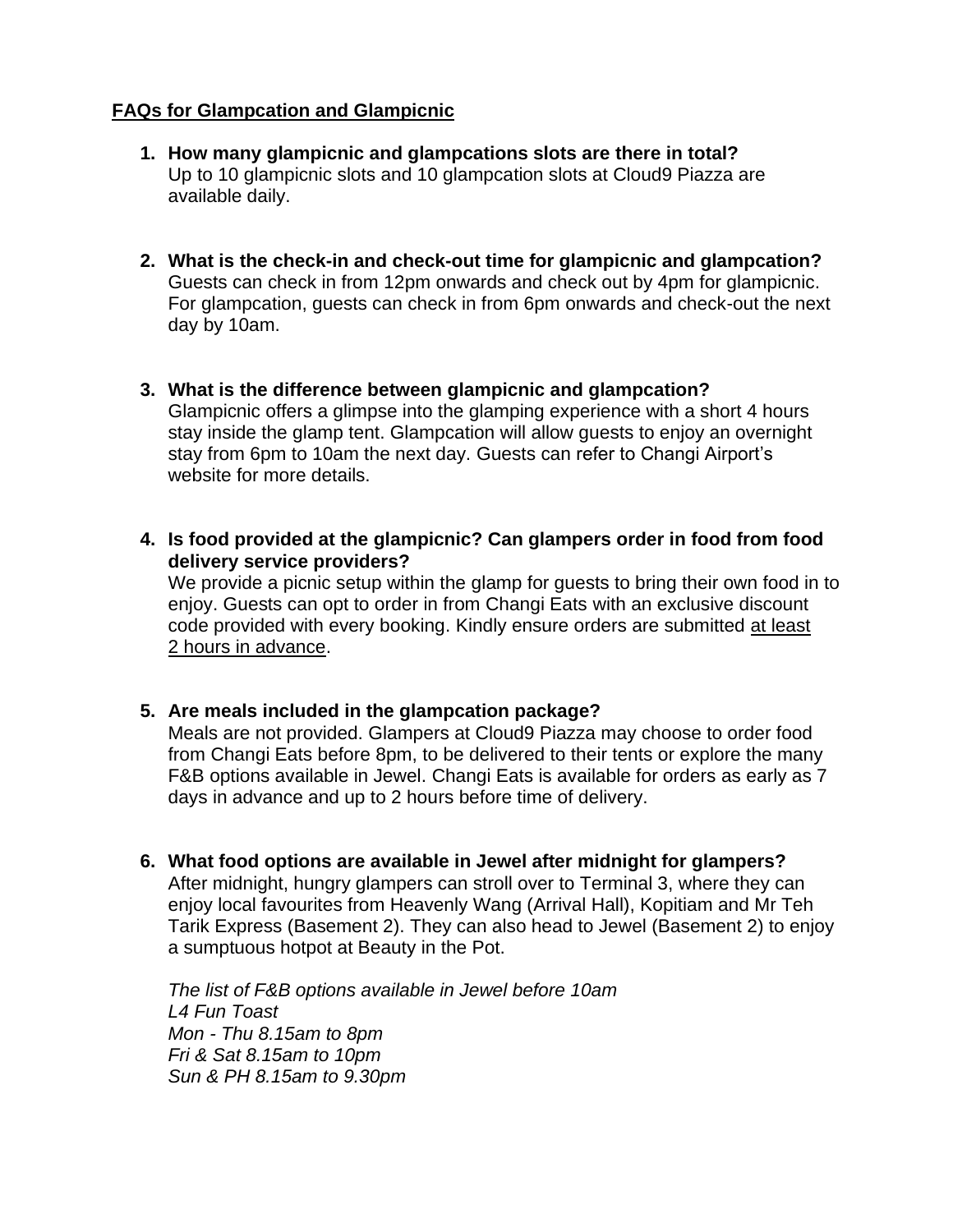*L1 Starbucks 8am - 10pm (Daily)*

*L1 The Coffee Bean and Tea Leaf 7am - 11pm (Daily)*

*B2 Toast Box 9am - 8pm (Daily)*

- **7. Are glampers allowed to bring cooking utensils? Can they BBQ? If not, can they choose to order ready cooked BBQ from external caterers?** Cooking and BBQ-ing are not allowed at the glamping site. Glampers can choose to order in food before 8pm from Changi Eats, to be delivered to their tents. Kindly ensure orders are submitted at least 2 hours in advance.
- **8. What are the exclusive merchandise for the glampicnic and the glampcation? Can I buy additional quantities of the merchandise?** For glampicnic, each booking will receive 2 tote bags of the same design. For glampcation, each booking will receive 2 t-shirts of the same design. No additional purchase is allowed, as these are exclusive merchandise and are not for sale.
- **9. Can guests select the size for the t-shirt? If the t-shirt size does not fit well, can it be exchanged?**

The exclusive t-shirt is available in limited quantities and sizes are available on a first-come-first-serve basis, whilst stocks last. We seek guests' understanding that sizes cannot be pre-selected and will be subjected to actual on-site availability. Exchange of sizes will not be entertained, in view of hygiene considerations.

#### **10.Does the t-shirt come in kid's size?**

Yes, it does come in kid's size. The exclusive t-shirt is available in limited quantities and sizes are available on a first-come-first-serve basis, whilst stocks last. We seek guests understanding that sizes cannot be pre-selected and will be subjected to actual on-site availability. Exchange of sizes will not be entertained, in view of hygiene and public health safety considerations.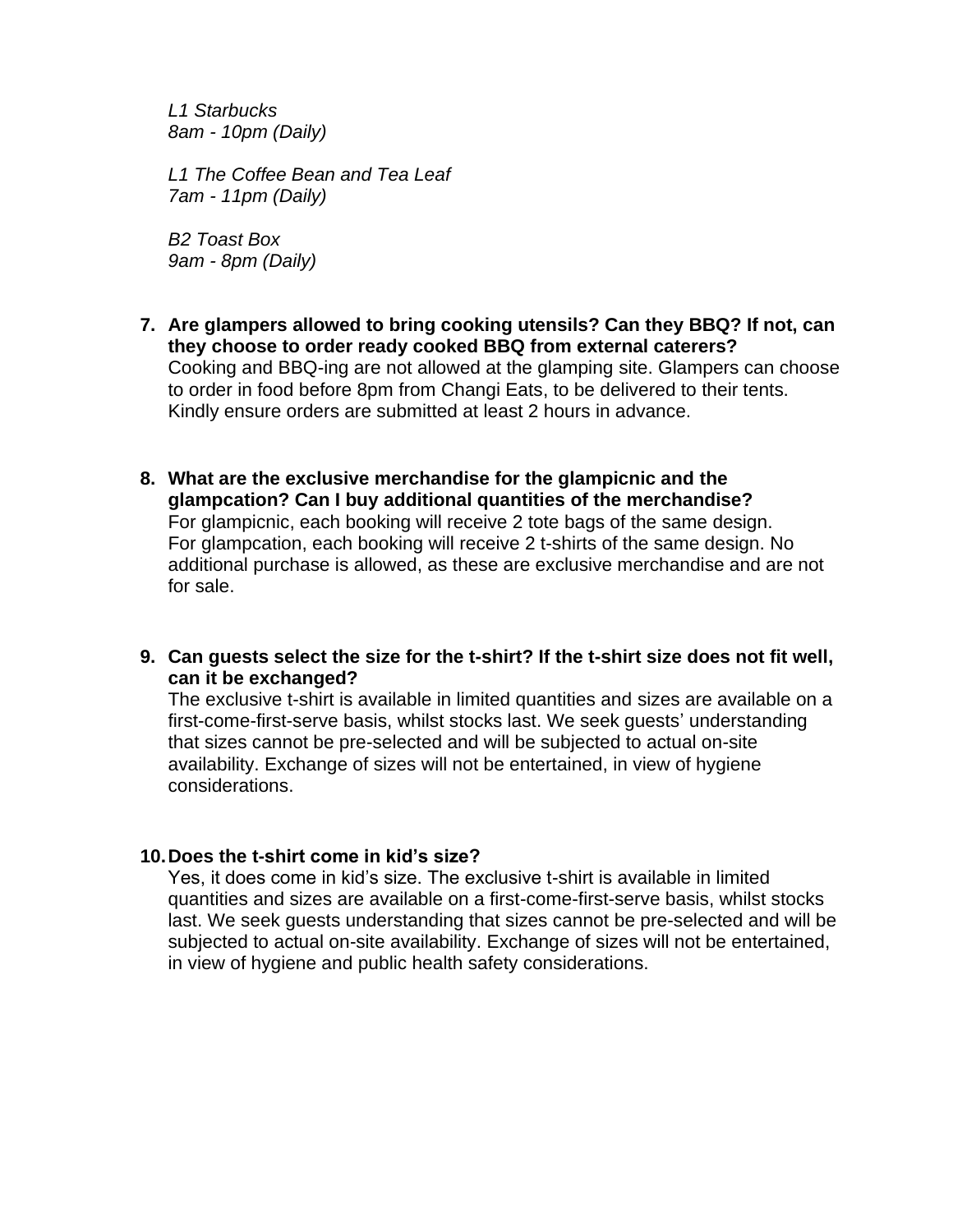# **11.Is there any minimum age limit for young children for the glampicnic or glampcation?**

No, there is no minimum age limit for children. However, any minors below 18 years old must be accompanied by guests above 18 years old. Guests booking the glampicnics and/or glampcations should be above 18 years old.

**12.Why are the shower facilities on Level 1 of Jewel and not near the tents? It is rather inconvenient to be taking the same lift as shoppers when we are in sleep wear after our shower.**

The Changi Lounge is the nearest toilet fully equipped with shower facilities, for the comfort of our glampers. Glampers are encouraged to bring a packing bag for their clothes and toiletries. Each tent is entitled to use the 1 shower for up to 45 minutes.

## **13.Will there be sufficient shower stalls by all the participants?**

Yes, sufficient shower slots have been catered for. Glampers should reserve their shower slots upon check-in. Each tent is entitled to use 1 shower stall for up to 45 minutes.

**14.Are there any specific rules/ conditions for glampers on the common shower usage eg to ensure modesty, they should not be clad in towels/ bathrobes as they move between L5 and L1?**

Glampers will be provided with an admin note of suggested items to pack for when they're heading for their shower.

# **15.Are there charging points available in the tents?**

Yes, charging points will be available inside the glamp tents at Cloud9 Piazza.

**16.Is there a safe deposit box in the tent/ can I lock my tent when I go out to explore Jewel?**

There will not be any safe deposit box in the tent. Each tent has zips at the outer and inner layers of the tent, so glampers can lock their tent from either side. Number locks will be provided, and glampers can set their own passcode.

### **17.Is Cloud9 Piazza going to be secured at night when we sleep, like in a hotel? Or is the place going to be under surveillance by security guards or CCTV?**

You can lock your tent when you go to sleep at night. The area is manned and under CCTV surveillance.